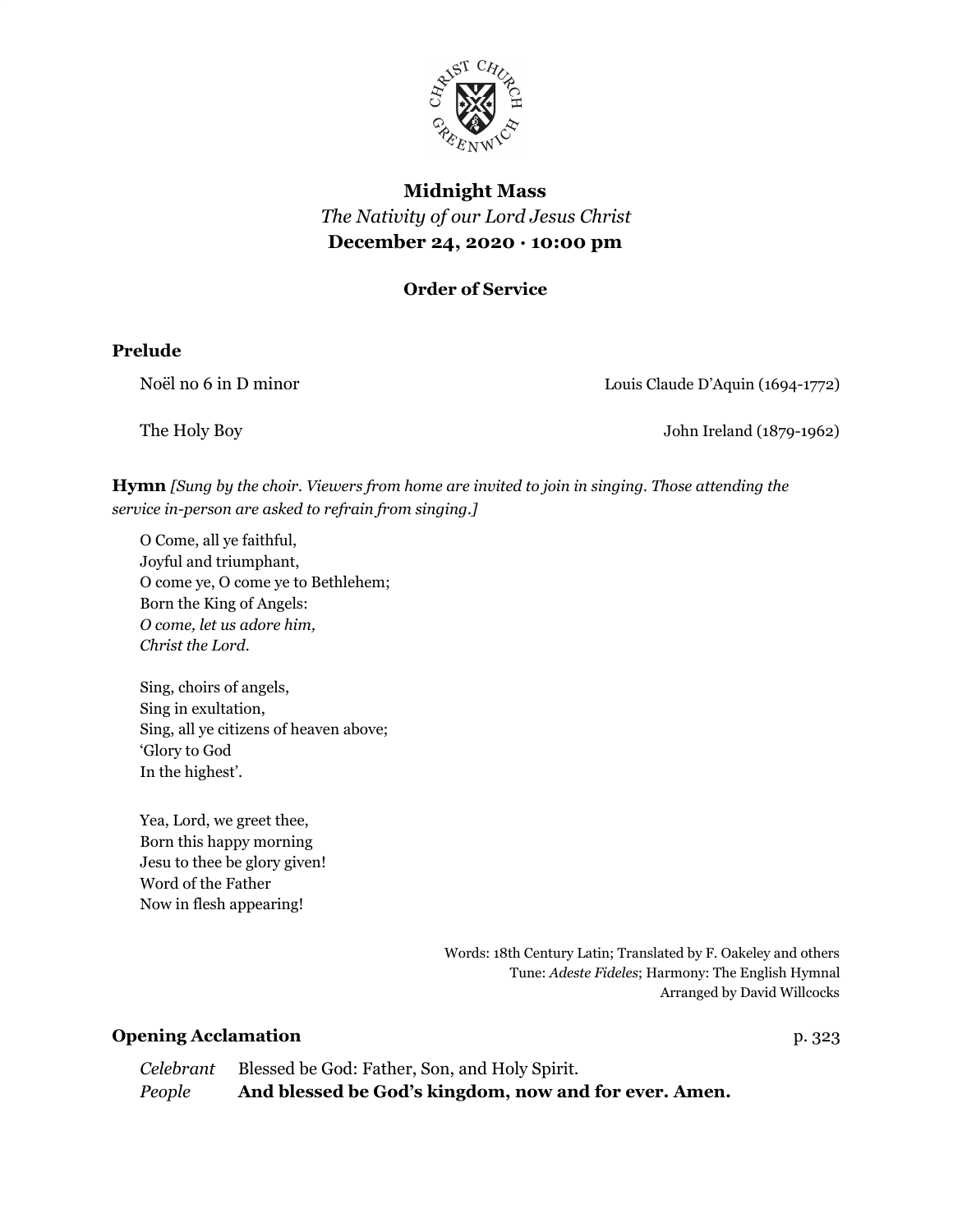*Celebrant* Almighty God, unto whom all hearts are open, all desires known, and from whom no secrets are hid: Cleanse the thoughts of our hearts by the inspiration of thy Holy Spirit, that we may perfectly love thee, and worthily magnify thy holy Name; through Christ our Lord. **Amen.**

## **Kyrie eleison** p. 356

| Celebrant | Lord, have mercy.           |
|-----------|-----------------------------|
| All       | Christ, have mercy.         |
|           | Celebrant Lord, have mercy. |

## **Collect of the Nativity** p. 357

*Celebrant* The Lord be with you. *All* **And also with you.** *Celebrant* Let us pray. O God, you make us glad by the yearly festival of the birth of your only Son Jesus Christ: Grant that we, who joyfully receive him as our Redeemer, may with sure confidence behold him when he comes to be our Judge; who lives and reigns with you and the Holy Spirit, one God, now and for ever. **Amen.**

*Reader* A reading from the Prophet Isaiah.

The people that walked in darkness have seen a great light: they that dwell in the land of the shadow of death, upon them hath the light shined.

Thou hast multiplied the nation, and not increased the joy: they joy before thee according to the joy in harvest, and as men rejoice when they divide the spoil.

For thou hast broken the yoke of his burden, and the staff of his shoulder, the rod of his oppressor, as in the day of Midian.

For every battle of the warrior is with confused noise, and garments rolled in blood; but this shall be with burning and fuel of fire.

For unto us a child is born, unto us a son is given: and the government shall be upon his shoulder: and his name shall be called Wonderful, Counsellor, The mighty God, The everlasting Father, The Prince of Peace.



**Lesson** Isaiah 9:2-7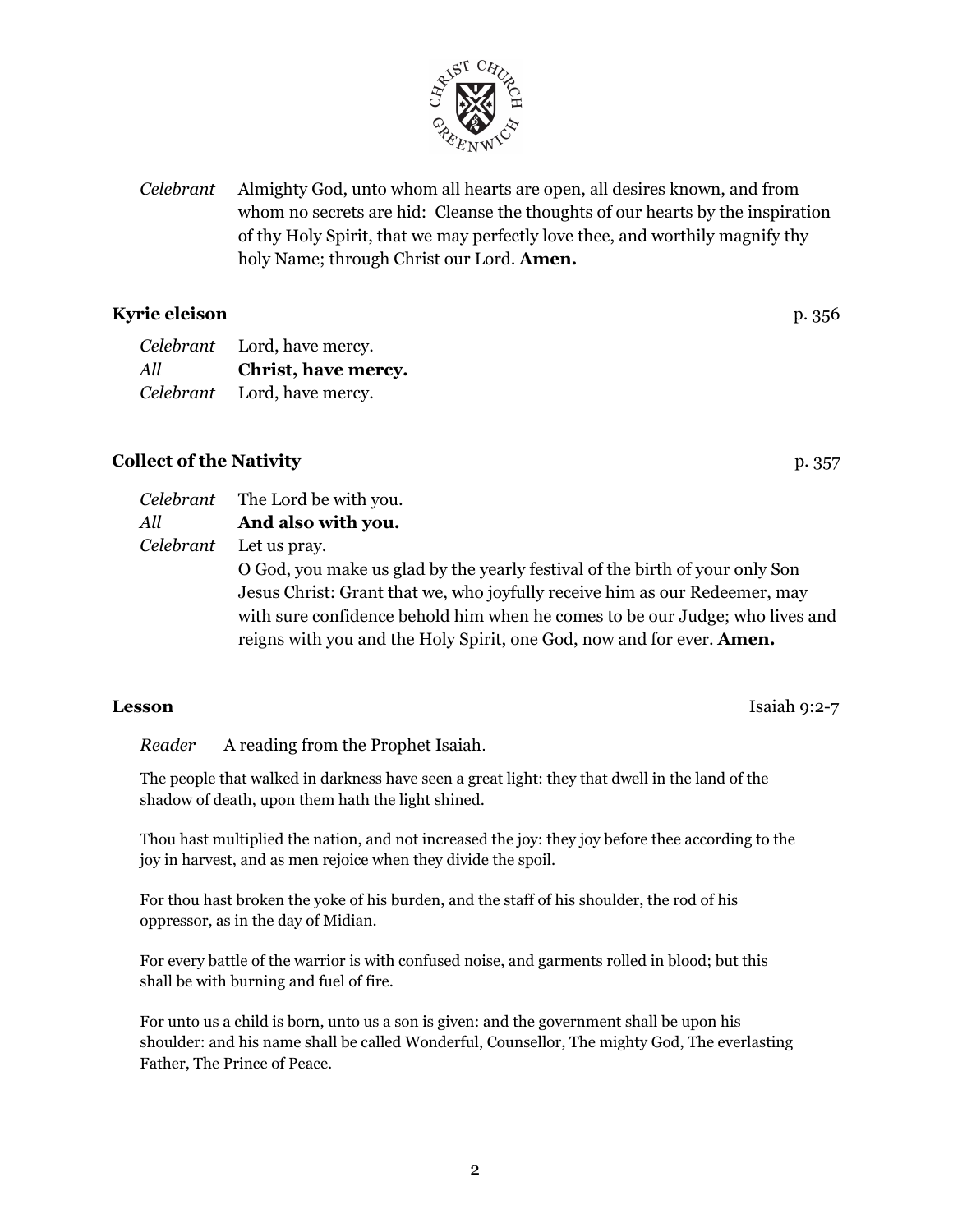

Of the increase of his government and peace there shall be no end, upon the throne of David, and upon his kingdom, to order it, and to establish it with judgment and with justice from henceforth even for ever. The zeal of the Lord of hosts will perform this.

*Reader* The Word of the Lord. *All* **Thanks be to God.**

**Hymn** *[Sung by the choir. Viewers from home are invited to join in singing. Those attending the service in-person are asked to refrain from singing.]*

Silent night, holy night, All is calm, all is bright Round yon virgin mother and child. Holy infant, so tender and mild, Sleep in heavenly peace.

Silent night, holy night, Son of God, love's pure light Radiant beams from thy holy face, With the dawn of redeeming grace, Jesus, Lord, at thy birth.

> Words: Joseph Mohr (1792-1848) translated John Freeman Young (1820-1885) Music: Franz Gruber (1787-1863), harmonised Carl Reinecke (1824-1910)

#### **The Gospel** Luke 2:1-20

*Priest* The Holy Gospel of our Lord Jesus Christ according to Luke. *All* **Glory be to thee, O Lord.**

And it came to pass in those days, that there went out a decree from Caesar Augustus that all the world should be taxed. (And this taxing was first made when Cyrenius was governor of Syria.) And all went to be taxed, every one into his own city. And Joseph also went up from Galilee, out of the city of Nazareth, into Judaea, unto the city of David, which is called Bethlehem; (because he was of the house and lineage of David:) To be taxed with Mary his espoused wife, being great with child. And so it was, that, while they were there, the days were accomplished that she should be delivered. And she brought forth her firstborn son, and wrapped him in swaddling clothes, and laid him in a manger; because there was no room for them in the inn. And there were in the same country shepherds abiding in the field, keeping watch over their flock by night. And, lo, the angel of the Lord came upon them, and the glory of the Lord shone round about them: and they were sore afraid. And the angel said unto them, Fear not: for, behold, I bring you good tidings of great joy, which shall be to all people. For unto you is born this day in the city of David a Saviour, which is Christ the Lord. And this shall be a sign unto you; Ye shall find the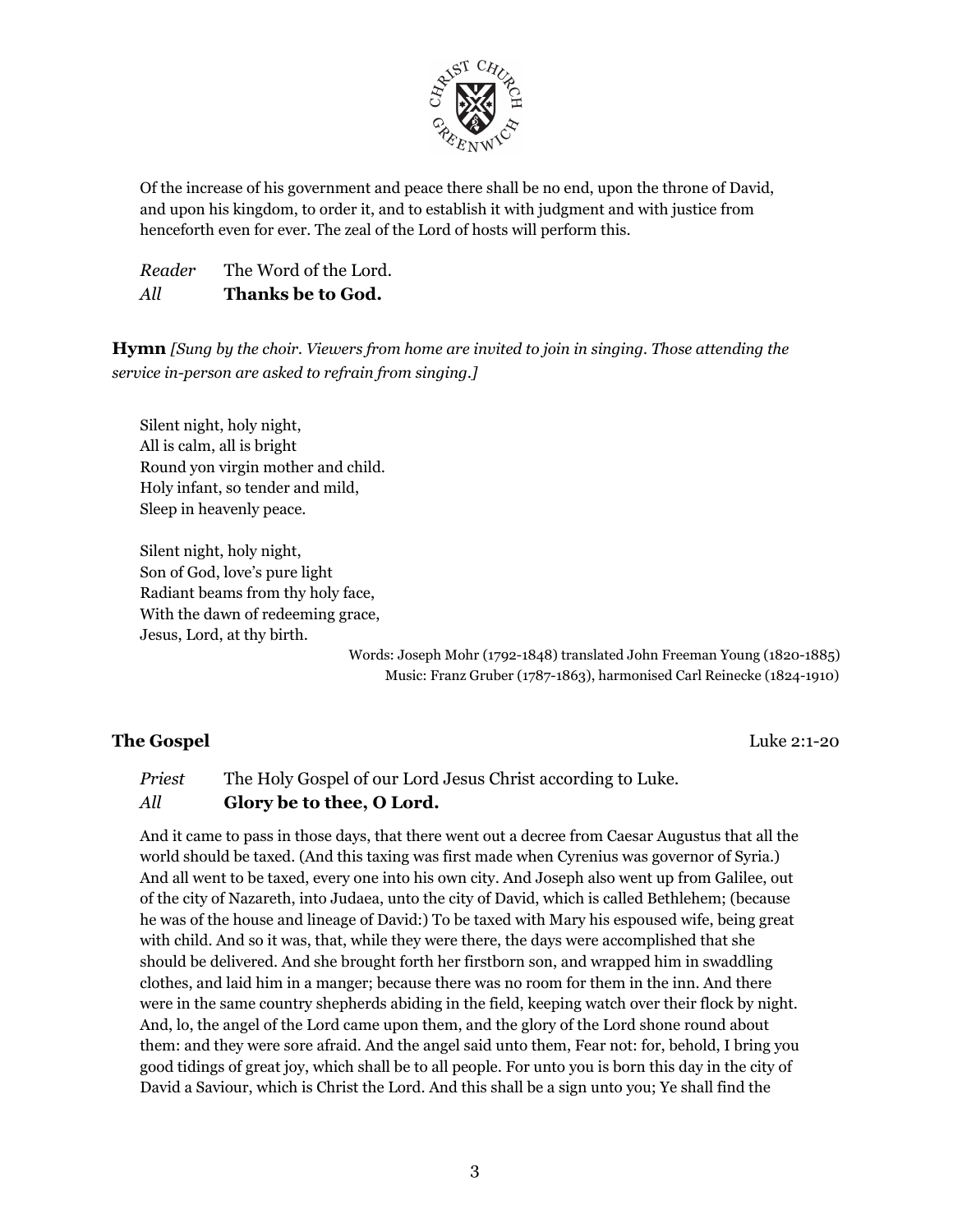

babe wrapped in swaddling clothes, lying in a manger. And suddenly there was with the angel a multitude of the heavenly host praising God, and saying, Glory to God in the highest, and on earth peace, good will toward men. And it came to pass, as the angels were gone away from them into heaven, the shepherds said one to another, Let us now go even unto Bethlehem, and see this thing which is come to pass, which the Lord hath made known unto us. And they came with haste, and found Mary, and Joseph, and the babe lying in a manger. And when they had seen it, they made known abroad the saying which was told them concerning this child. And all they that heard it wondered at those things which were told them by the shepherds. But Mary kept all these things, and pondered them in her heart. And the shepherds returned, glorifying and praising God for all the things that they had heard and seen, as it was told unto them.

| Priest | The Gospel of the Lord.      |
|--------|------------------------------|
| All    | Praise be to thee, O Christ. |

#### **Sermon** The Rev. Marek Zabriskie

**Nicene** Creed p. 358

**We believe in one God, the Father, the Almighty, maker of heaven and earth, of all that is, seen and unseen.**

**We believe in one Lord, Jesus Christ, the only Son of God, eternally begotten of the Father, God from God, Light from Light, true God from true God, begotten, not made, of one Being with the Father. Through him all things were made. For us and for our salvation he came down from heaven: by the power of the Holy Spirit he became incarnate from the Virgin Mary, and was made man. For our sake he was crucified under Pontius Pilate; he suffered death and was buried. On the third day he rose again in accordance with the Scriptures; he ascended into heaven and is seated at the right hand of the Father. He will come again in glory to judge the living and the dead, and his kingdom will have no end.**

**We believe in the Holy Spirit, the Lord, the giver of life, who proceeds from the Father and the Son. With the Father and the Son he is worshiped and glorified. He has spoken through the Prophets. We believe in one holy catholic and apostolic Church. We acknowledge one baptism for the forgiveness of sins. We look for the** ✠ **resurrection of the dead, and the life of the world to come. Amen.**

## **Prayers of the People**

*Leader* Father, we pray for thy holy Catholic Church;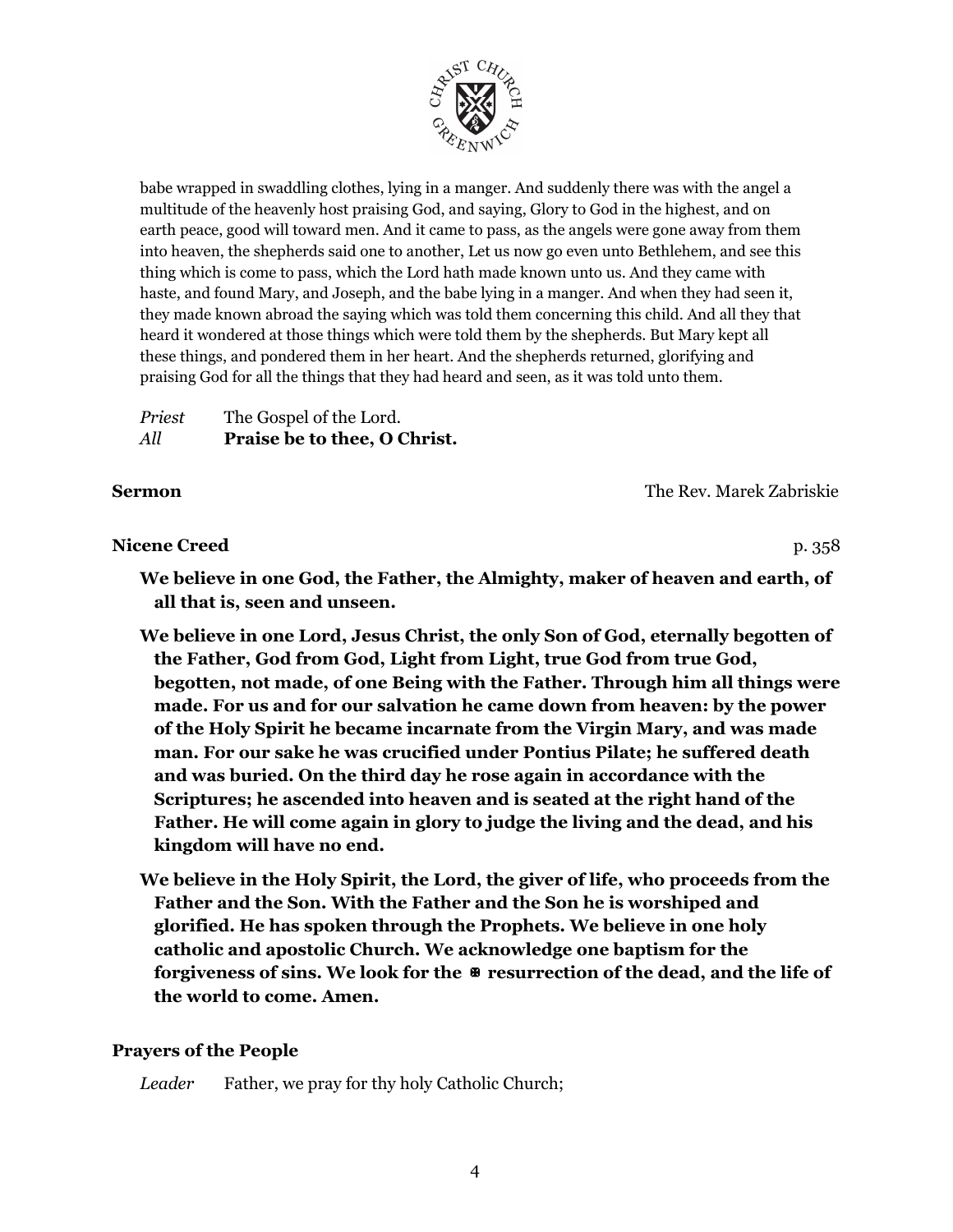

| People           | That we all may be one.                                                                                                                               |
|------------------|-------------------------------------------------------------------------------------------------------------------------------------------------------|
| Leader           | Grant that every member of the Church may truly and humbly serve thee;                                                                                |
| People           | That thy Name may be glorified by all people.                                                                                                         |
| Leader           | We pray for all bishops, priests, and deacons;                                                                                                        |
| People           | That they may be faithful ministers of thy Word and Sacraments.                                                                                       |
| Leader           | We pray for all who govern and hold authority in the nations of the world;                                                                            |
| People           | That there may be justice and peace on the earth.                                                                                                     |
| Leader           | Give us grace to do thy will in all that we undertake;                                                                                                |
| People           | That our works may find favor in thy sight.                                                                                                           |
| Leader           | Have compassion on those who suffer from any grief or trouble;                                                                                        |
| People           | That they may be delivered from their distress.                                                                                                       |
| Leader<br>People | Give to the departed eternal rest, especially those in whose memory the<br>Christmas flowers have been given;<br>Let light perpetual shine upon them. |
| Leader           | We praise you for your saints who have entered into joy;                                                                                              |
| People           | May we also come to share in thy heavenly kingdom.                                                                                                    |
| Leader           | Let us pray for our own needs and those of others.                                                                                                    |
|                  | Silence.                                                                                                                                              |

*Celebrant* O God, who wonderfully created, and yet more wonderfully restored, the dignity of human nature: Grant that we may share the divine life of him who humbled himself to share our humanity, thy Son Jesus Christ; who lives and reigns with thee, in the unity of the Holy Spirit, one God, for ever and ever. **Amen**.

## **The Peace**

|     | Celebrant The peace of the Lord be always with you. |
|-----|-----------------------------------------------------|
| All | And with thy spirit.                                |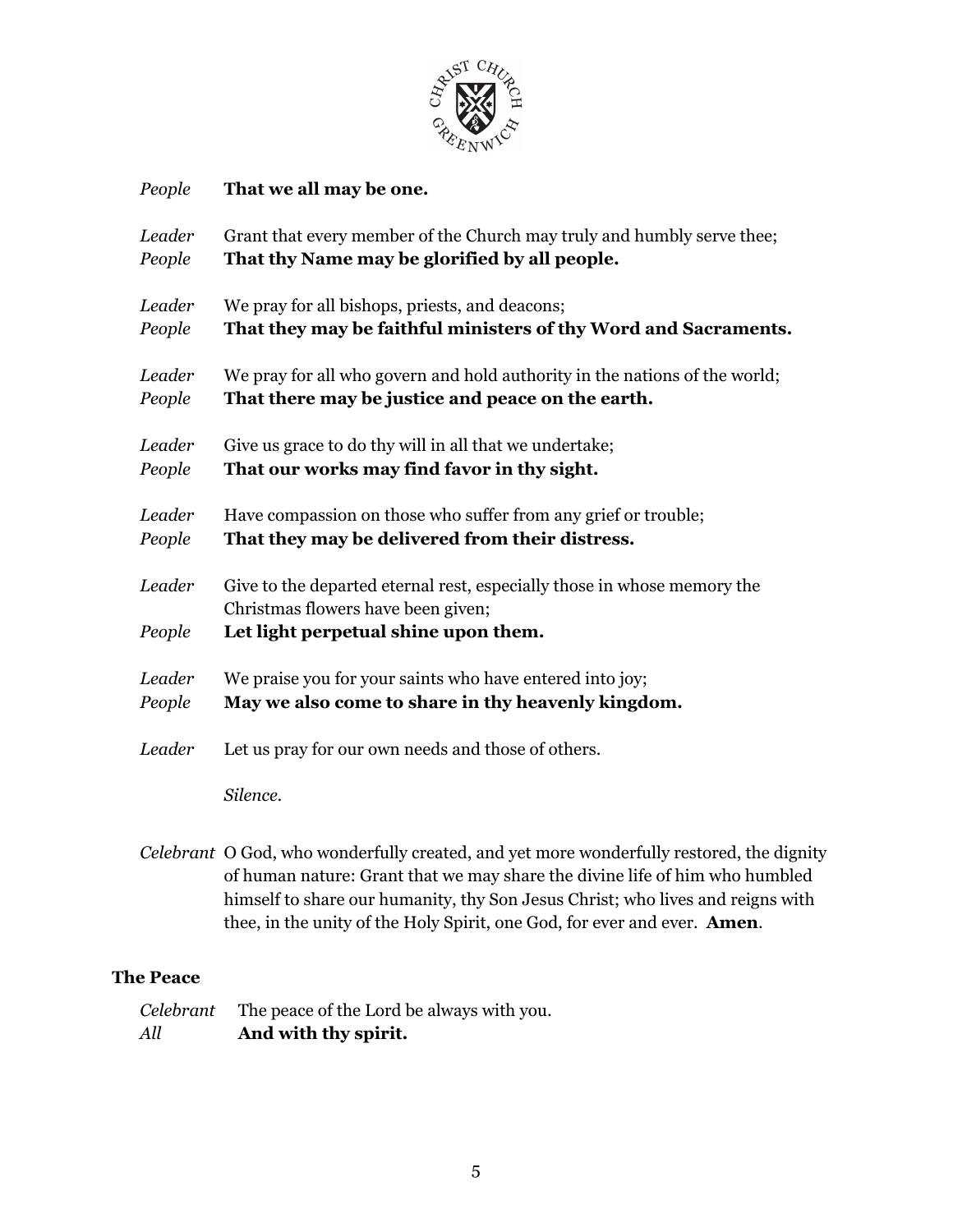

#### **Greeting & Notices**

### ANNOUNCEMENTS:

Sign up for Email and stay connected with all that we have to offer: [christchurchgreenwich.org/e-news](https://christchurchgreenwich.org/e-news/)

To support the ministry and witness of Christ Church, visit [bit.ly/givetochristchurch.](http://bit.ly/givetochristchurch)

*Let us with gladness present the alms and oblations of our life and labor to the Lord.*

#### **Offertory Anthem** *[Sung by the choir]*

Sing this night, for a boy is born in Bethlehem, Christ our Lord in a lowly manger lies; Bring your gifts, come and worship at this cradle, Hurry to Bethlehem and see the son of Mary! *See his star shining bright In the sky this Christmas Night! Follow me joyfully; Hurry to Bethlehem and see the son of Mary!*

Angels bright, come from heaven's highest glory, Bear the news with its message of good cheer: "Sing, rejoice, for a King is come to save us, Hurry to Bethlehem and see the son of Mary!"

See, he lies in his mother's tender keeping; Jesus Christ in her loving arms asleep. Shepherds poor, come to worship and adore him, Offer their humble gifts before the son of Mary.

Let us all pay our homage at the manger, Sing his praise on this joyful Christmas Night; Christ is come, bringing promise of salvation; Hurry to Bethlehem and see the son of Mary!

Star Carol, Words and Music by John Rutter (b. 1945)

#### **The Great Thanksgiving** p. 361

*Celebrant* The Lord be with you.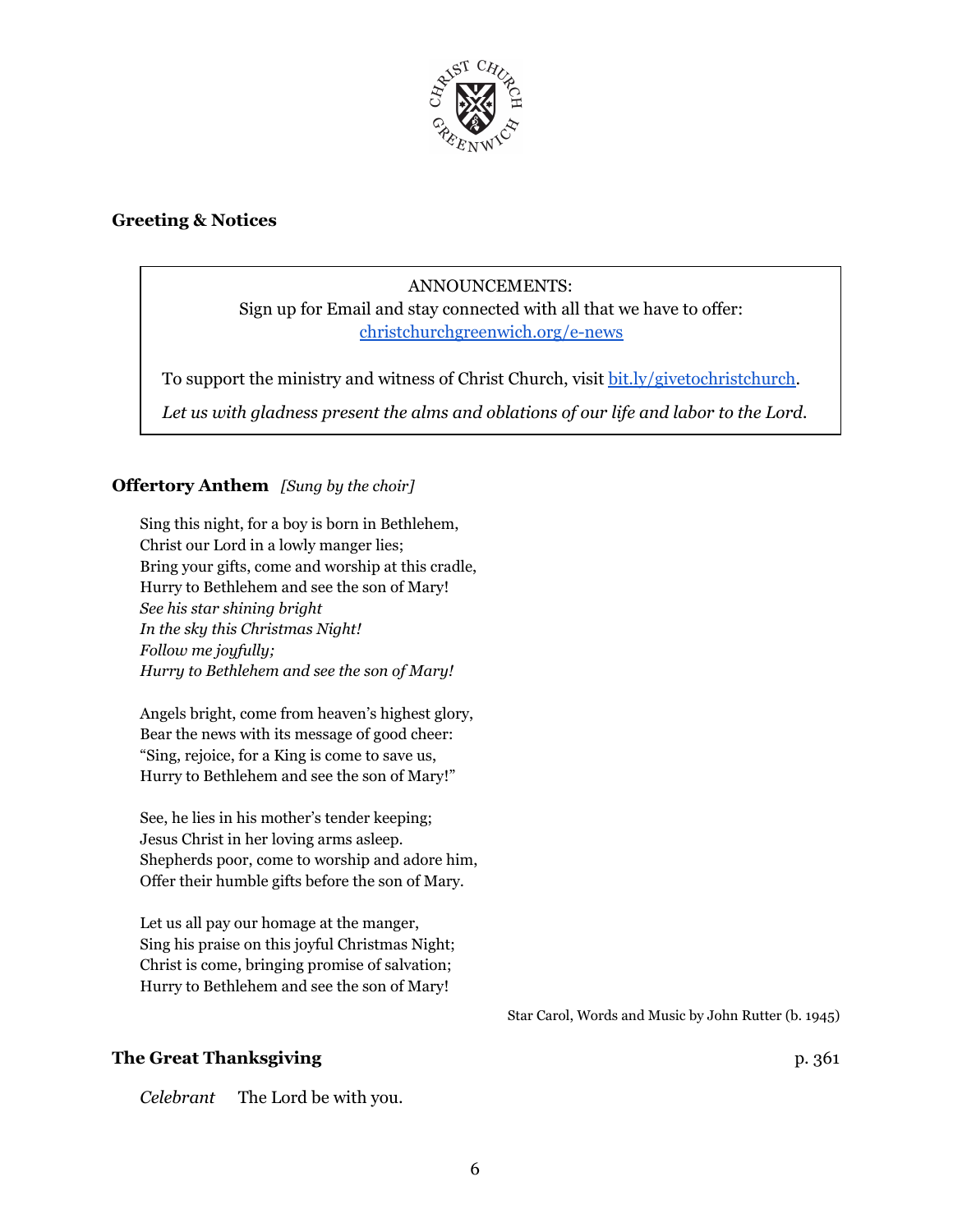

| All       | And with thy spirit.                                                              |
|-----------|-----------------------------------------------------------------------------------|
| Celebrant | Lift up your hearts.                                                              |
| All       | We lift them up unto the Lord.                                                    |
| Celebrant | Let us give thanks to the Lord our God.                                           |
| People    | It is meet and right so to do.                                                    |
| Celebrant | It is very meet, right, and our bounden duty, that we should at all times, and in |
|           | all places, give thanks unto thee, O Lord, holy Father, almighty, everlasting     |
|           | God.                                                                              |
|           |                                                                                   |

Because thou didst give Jesus Christ, thine only Son, to be born for us; who, by the mighty power of the Holy Ghost, was made very Man of the substance of the Virgin Mary his mother; that we might be delivered from the bondage of sin, and receive power to become thy children.

Therefore with Angels and Archangels, and with all the company of heaven, we laud and magnify thy glorious Name; evermore praising thee, and saying,

#### **Sanctus and Benedictus** *[sung by the choir]*

| Sanctus, Sanctus, Sanctus,            | Holy, holy, holy,                       |
|---------------------------------------|-----------------------------------------|
| Dominus Deus Sabaoth.                 | Lord God of Hosts:                      |
| Pleni sunt coeli et terra gloria tua. | Heaven and earth are full of thy Glory. |
| Hosanna in excelsis.                  | Glory be to thee, O Lord Most High.     |
| Benedictus qui venit                  | Blessed is he that cometh               |
| in nomine Domini.                     | in the name of the Lord.                |
| Hosanna in excelsis.                  | Hosanna in the highest.                 |
|                                       |                                         |

Music: *A Short Unison Mass* Jonathan Vaughn (b.1981)

#### **Prayer of Consecration**

*Celebrant* All glory be to thee, O Lord our God, for that thou didst create heaven and earth, and didst make us in thine own image; and, of thy tender mercy, didst give thine only Son Jesus Christ to take our nature upon him, and to suffer death upon the cross for our redemption. He made there a full and perfect sacrifice for the whole world; and did institute, and in his holy Gospel command us to continue, a perpetual memory of that his precious death and sacrifice, until his coming again.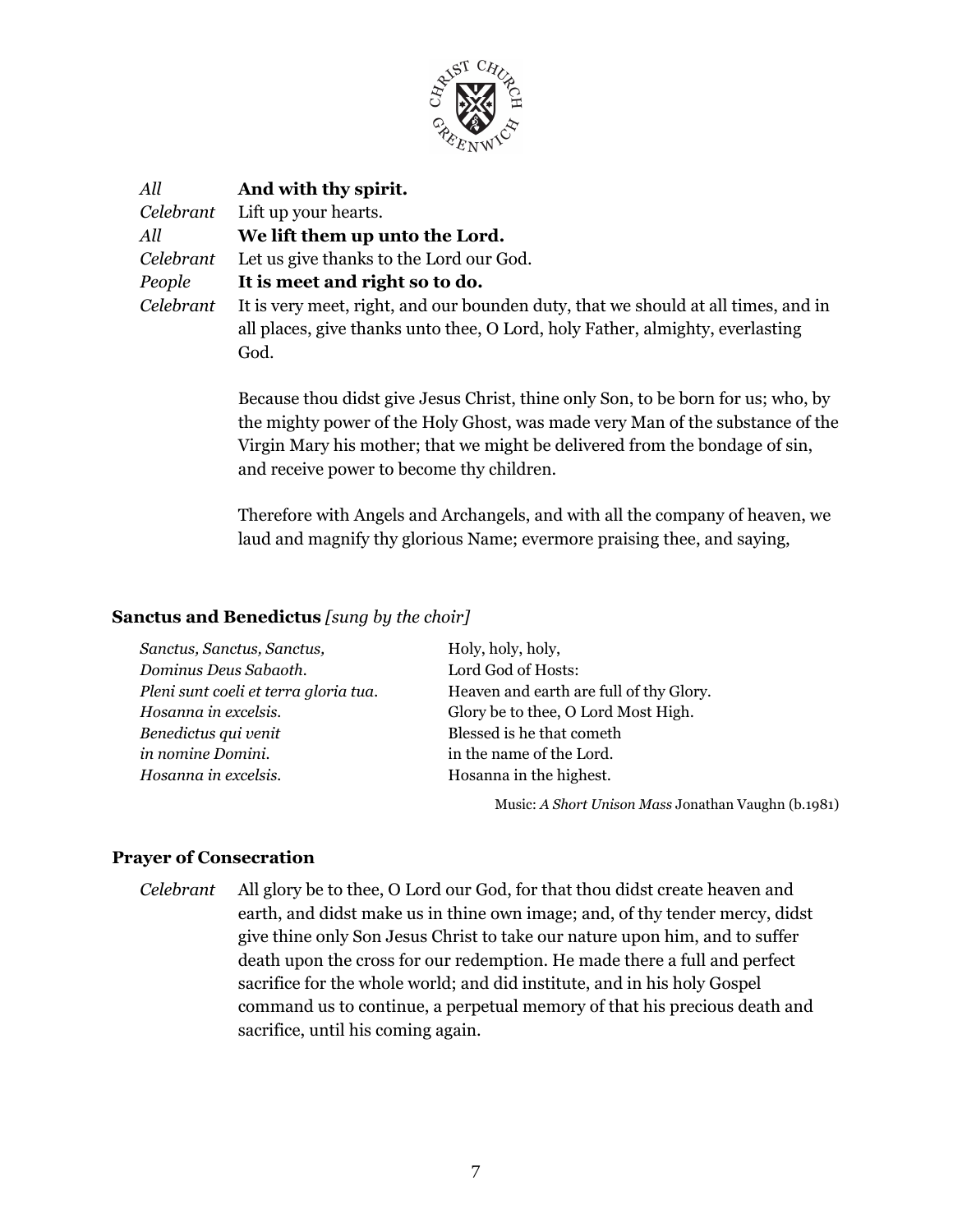

For in the night in which he was betrayed, he took bread; and when he had given thanks to thee, he broke it, and gave it to his disciples, saying, "Take, eat, this is my Body, which is given for you. Do this in remembrance of me."

Likewise, after supper, he took the cup; and when he had given thanks, he gave it to them, saying, "Drink this, all of you; for this is my Blood of the New Covenant, which is shed for you, and for many, for the remission of sins. Do this, as oft as ye shall drink it, in remembrance of me."

Wherefore, O Lord and heavenly Father, we thy people do celebrate and make, with these thy holy gifts which we now offer unto thee, the memorial thy Son hath commanded us to make; having in remembrance his blessed passion and precious death, his mighty resurrection and glorious ascension; and looking for his coming again with power and great glory.

And we most humbly beseech thee, O merciful Father, to hear us, and, with thy Word and Holy Spirit, to bless and sanctify these gifts of bread and wine, that they may be unto us the Body and Blood of thy dearly-beloved Son Jesus Christ.

And we earnestly desire thy fatherly goodness to accept this our sacrifice of praise and thanksgiving, whereby we offer and present unto thee, O Lord, our selves, our souls and bodies. Grant, we beseech thee, that all who partake of this Holy Communion may worthily receive the most precious Body and Blood of thy Son Jesus Christ, and be filled with thy grace and heavenly benediction; and also that we and all thy whole Church may be made one body with him, that he may dwell in us, and we in him; through the same Jesus Christ our Lord;

By whom, and with whom, and in whom, in the unity of the Holy Ghost all honor and glory be unto thee, O Father Almighty, world without end. Amen.

And now, as our Savior Christ hath taught us, we are bold to say,

*All* **Our Father, who art in heaven, hallowed be thy Name, thy kingdom come, thy will be done, on earth as it is in heaven. Give us this day our daily bread. And forgive us our trespasses, as we forgive those who trespass against us. And lead us not into temptation, but deliver us from evil. For thine is the kingdom, and the power, and the glory, for ever and ever. Amen.**

*The Celebrant breaks the Bread. A period of silence is kept.*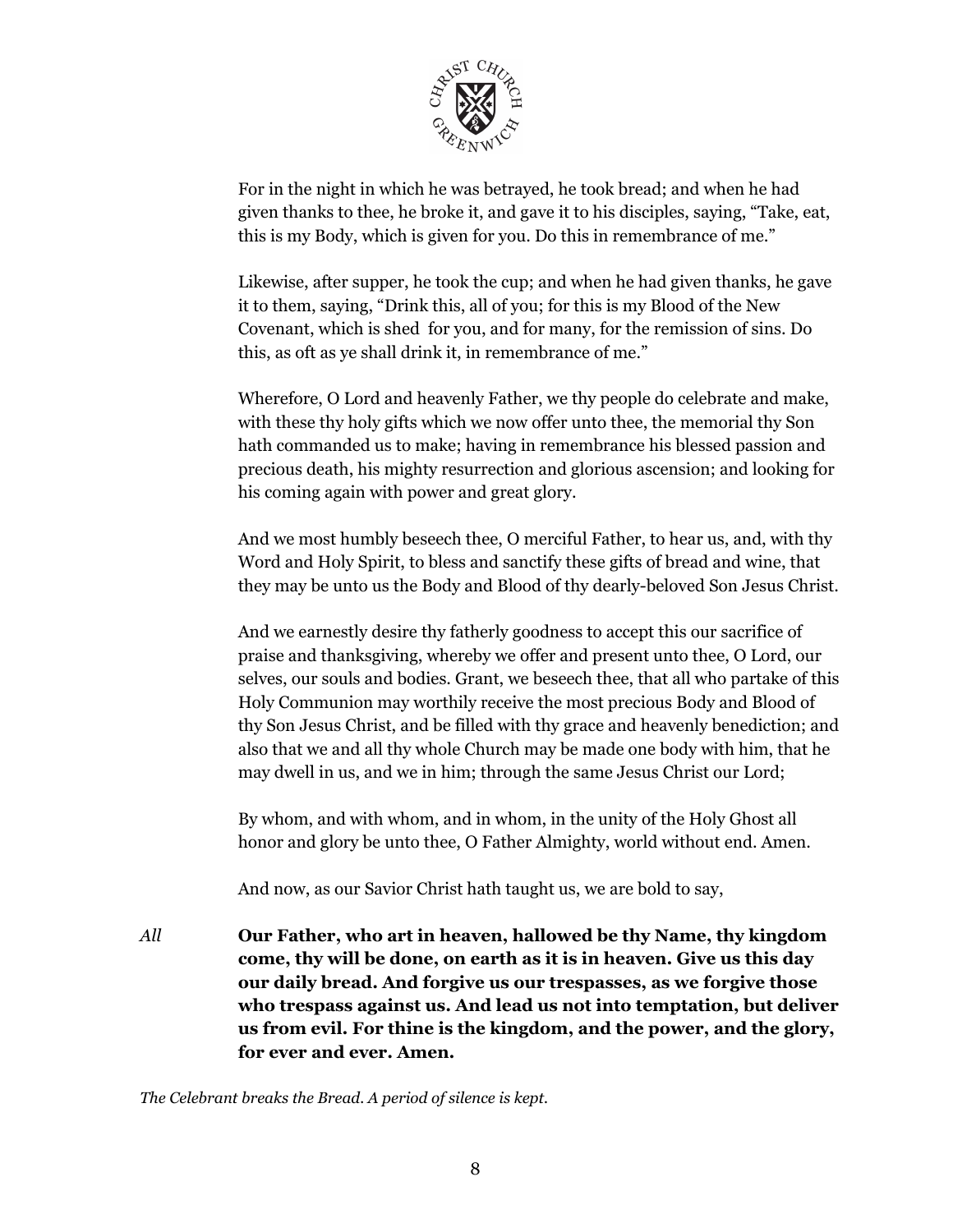

## *Celebrant* Alleluia. Christ our Passover is sacrificed for us; *All* **Therefore let us keep the feast. Alleluia.**

*Celebrant* The Gifts of God for the People of God.

*The Celebrant alone receives the Sacrament, while the choir sings the* Agnus Dei.

| Agnus Dei,                | O Lamb of God,                          |
|---------------------------|-----------------------------------------|
| qui tollis peccata mundi, | that takest away the sins of the world, |
| miserere nobis.           | have mercy upon us.                     |
| Agnus Dei,                | O Lamb of God,                          |
| qui tollis peccata mundi, | that takest away the sins of the world, |
| miserere nobis.           | have mercy upon us.                     |
| Agnus Dei,                | O Lamb of God,                          |
| qui tollis peccata mundi, | that takest away the sins of the world, |
| dona nobis pacem.         | grant us thy peace.                     |

Music: *A Short Unison Mass* Jonathan Vaughn (b.1981)

*All* **My Jesus, I believe that you are truly present in the Blessed Sacrament of the Altar. I love you above all things and long for you in my soul. Since I cannot now receive you sacramentally, come at least spiritually into my heart. As though you have already come, I embrace you and unite myself entirely to you; never permit me to be separated from you. Amen.** *[St. Alphonsus de Liguori, 1696-1787]*

*Celebrant* Let us pray.

*All* **Almighty and everliving God, we most heartily thank thee for that thou dost feed us, in these holy mysteries, with the spiritual food of the most precious Body and Blood of thy Son our Savior Jesus Christ; and dost assure us thereby of thy favor and goodness towards us; and that we are very members incorporate in the mystical body of thy Son, the blessed company of all faithful people; and are also heirs, through hope, of thy everlasting kingdom. And we humbly beseech thee, O heavenly Father, so to assist us with thy grace, that we may continue in that holy fellowship, and do all such good works as thou hast prepared for us to walk in; through Jesus Christ our Lord, to whom with thee and the Holy Ghost, be all honor and glory, world without end. Amen.**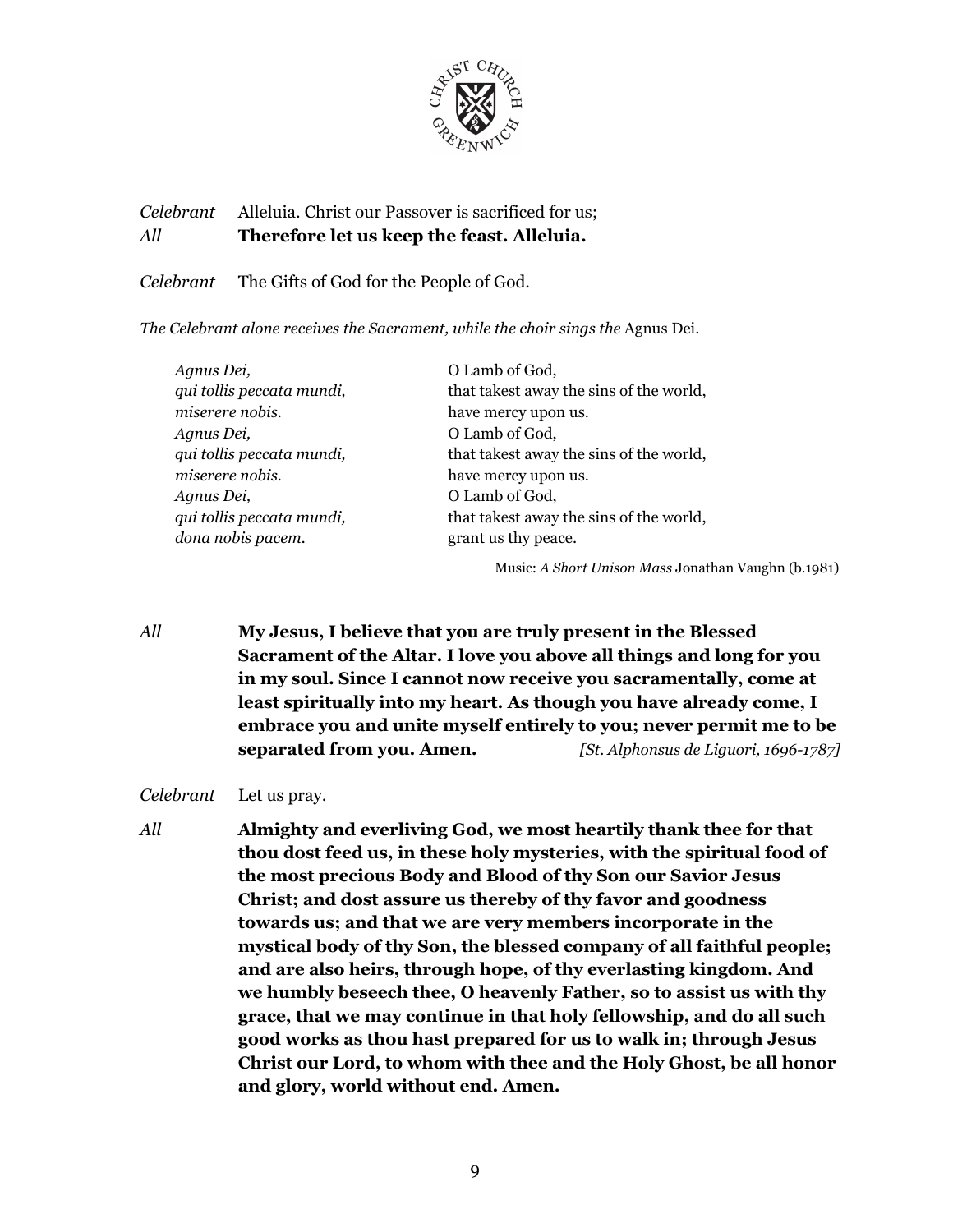

*Celebrant* May Christ who by his Incarnation, gathered into one, things earthly and heavenly, fill you with his joy and peace; and the blessing of God Almighty, the Father, the Son, and the Holy Spirit, be among you, and remain with you always. **Amen.**

**Hymn** *[Sung by the choir. Viewers from home are invited to join in singing. Those attending the service in-person are asked to refrain from singing.]*

Hark! the herald angels sing Glory to the newborn King; Peace on earth and mercy mild, God and sinners reconciled: Joyful all ye nations rise, Join the triumph of the skies, With the angelic host proclaim, Christ is born in Bethlehem. *Hark! the herald angels sing Glory to the newborn King.*

Hail the heaven born Prince of Peace! Hail the Sun of Righteousness! Light and life to all he brings, Risen with healing in his wings; Mild he lays his glory by, Born that man no more may die, Born to raise the sons of earth, Born to give them second birth. Hark! the herald angels sing Glory to the newborn King.

Words: C. Wesley and others Music: Felix Mendelssohn-Bartholdy (1809-1847) Final Verse arranged by David Willcocks

#### **Dismissal**

*Priest* Let us go forth in the name of Christ. *All* **Thanks be to God.**

*Following the dismissal, the ministers depart.*

#### **Voluntary**

Final (Symphony no 6 in G minor) Charles-Marie Widor (1844-1937)

*This evening's mass setting was written for the men and teen boys of the Christ Church Choirs by Jonathan Vaughn, Associate Director of Music, and receives its first performance at this service. It is based on the Gregorian Chant Introit for Christmas Day* Puer natus est nobis.

*When exiting the sanctuary, please use the transept (side) doors and shown in the map below:*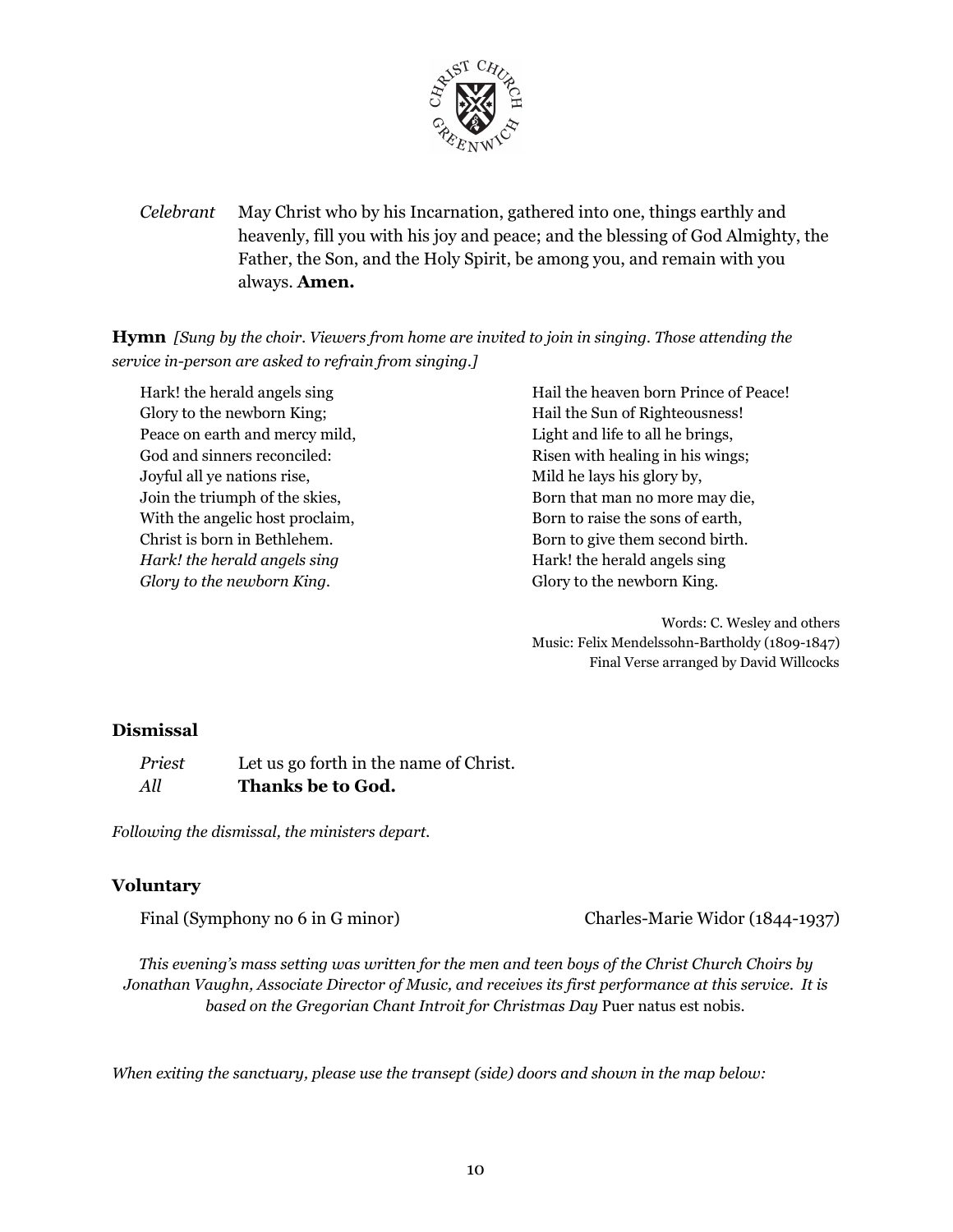

EAST PUTNAM AVENUE

If you have been moved by the witness of Christ Church and would like to know more about joining this parish, please visit [christchurchgreenwich.org/membership/.](https://christchurchgreenwich.org/membership/)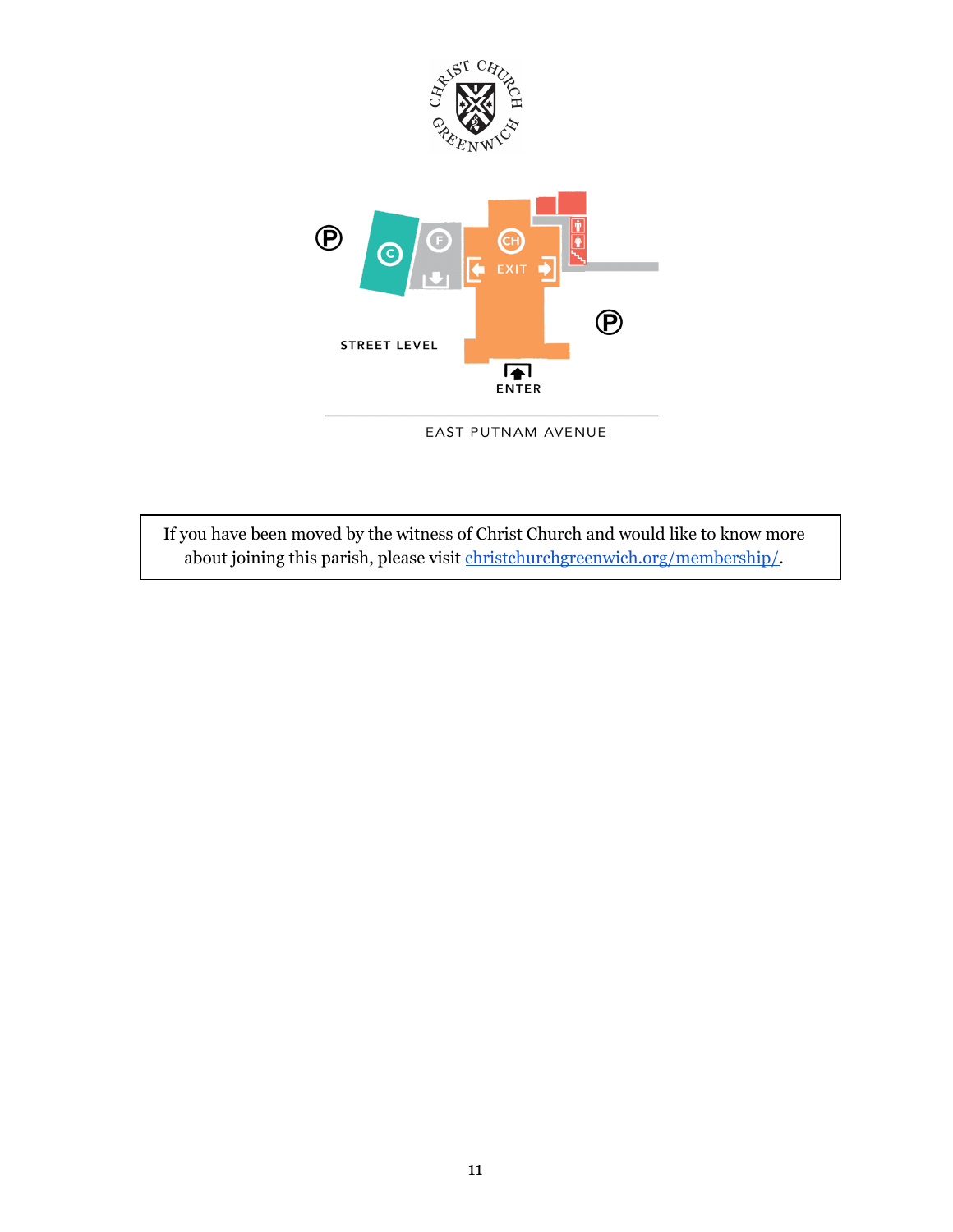

## **Serving Today**

*Acolyte* Diego Ayala *Choir* Men & Teen Boys *Director of Music* Jamie Hitel *Associate Director of Music* Jonathan Vaughn *Lector* Dorothy Belshaw *Verger* Matthew Sullivan

*Officiant* The Rev. Dr. Cheryl McFadden *Celebrant & Preacher* The Rev. Marek Zabriskie *Deacon* The Rev. Shancia Jarrett *Assisting Clergy* The Rev. Abby VanderBrug The Rev. Terry Elsberry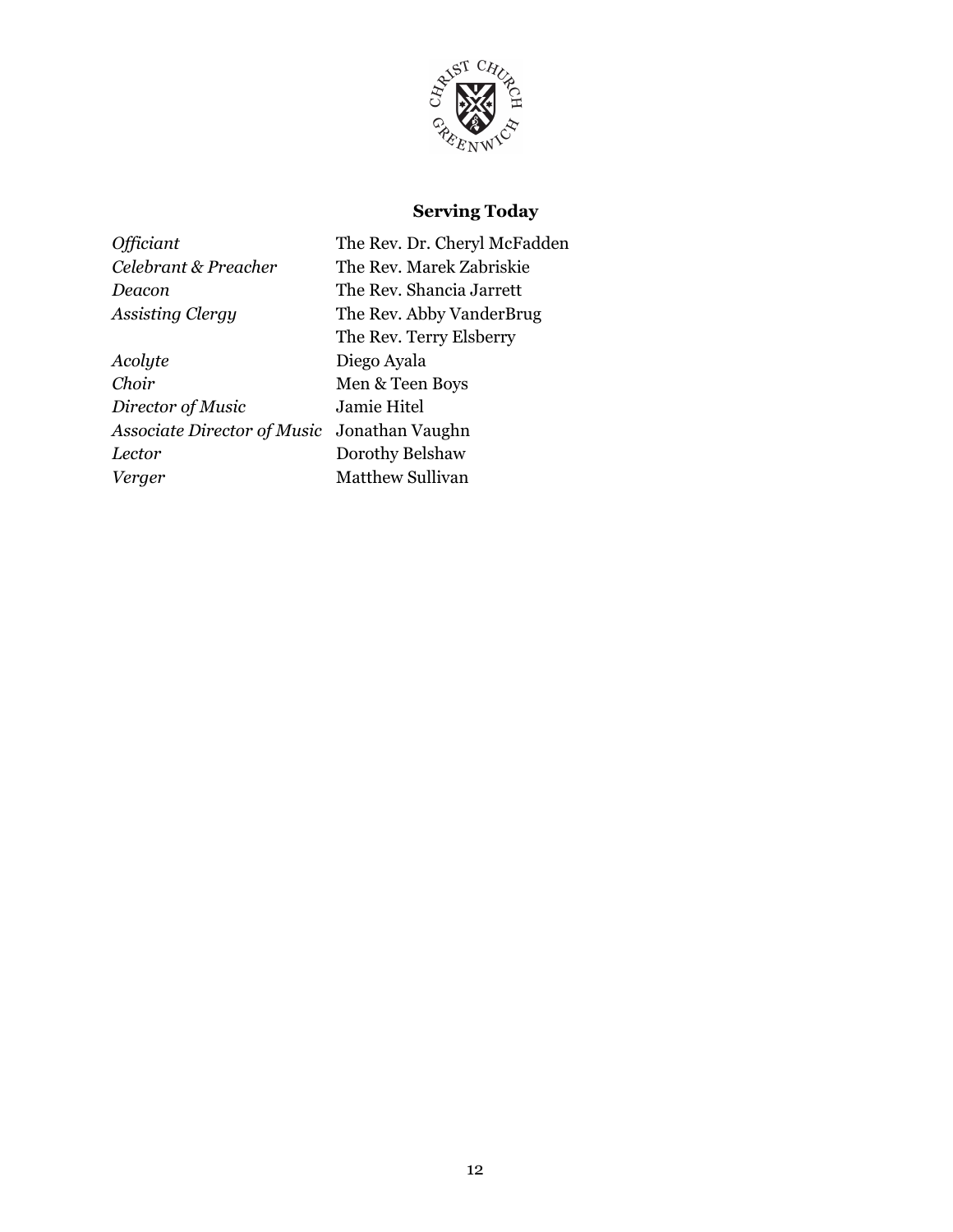

### **The Christmas decorations are given to the glory of God:**

*by Dr. & Mrs. Darrick E. Antell, in loving memory of Dr. & Mrs. E. James Antell and Dr. Stanley Sobottka;*

*by Peter, Beth, Emma, and Steele Barhydt, in loving memory of Robert & Muriel and Ceia Webb, Judge Robert & Grace Williamson, and Dirck Barhydt;*

*In loving memory of Anne Savage Barnum, by her family;*

*by Lucy & John Barrett, in loving memory of the families of Frances & Otey McClellan and Nancy & C. Redington Barrett;*

*by Jytte B. Maydole, in loving memory of her sons, Robert Beauregard and John Beauregard;*

*by Gail Stoddart, in loving memory of her mother, Nan C. Birdsey;*

*in loving memory of John Broderick, by his wife, Judy Broderick;*

*in loving memory of Vernon Howland Brown, veteran of WWII, 14th Armored Division, by Annette Brown and family;*

*by Mr. & Mrs. Lawrence S. DeVan and family, in loving memory of Dr. & Mrs. W. Todd DeVan and Mr. & Mrs. David S. LeVan;*

*by Sherry & George Dey, in memory of loved ones;*

*by the Edwards family, in loving memory of Charles & Lisa Edwards, Carlos & Winston Edwards, Agnes Kay, Bill Bowen, "Betty" Bowen, Mel & Peg Larson, Mel Larson, Jr., Aveneth D'Aquila, Robin*

*Meadows, Robert Fahey and Francis Ambrogio;*

*by Daphne Finney, in memory of loved ones;*

*by Mandy Fry, in loving memory of her parents, Jack & Betty Cluett, and her brother, Ernest H. Cluett II;*

*in loving memory of James & Barrington Fuchs, by their family.*

*in loving memory of Lucy Hawley, by her sisters, Susan Hawley Kelly, Robin Hawley Wood and Courtney Hawley Newell;*

*by the Hotchkiss family, in loving memory of Joseph W. Hotchkiss, Eugenia W. Hotchkiss and Noah W. Hotchkiss;*

*by Deborah Huf ard, in loving memory of her husband, Phillip Huf ard, her son, Wick Huf ard, and her parents, Martha & Frank Battin;*

*by the William Hughes family, in memory of Ryland E.D. Chase and Helen Schley Hughes;*

*by Michael Kovner & Jean Doyen de Montaillou, in loving memory of Kathleen Dorothea Lane Kovner and Kathleen "Kay" Barbara Kovner;*

*in loving memory of Gloria Lange, by her daughter, Caryn Cluett Gregg and family;*

*in loving memory of Gloria Noel Lange, by her son, David Cluett, and her granddaughter, Skylar Cluett;*